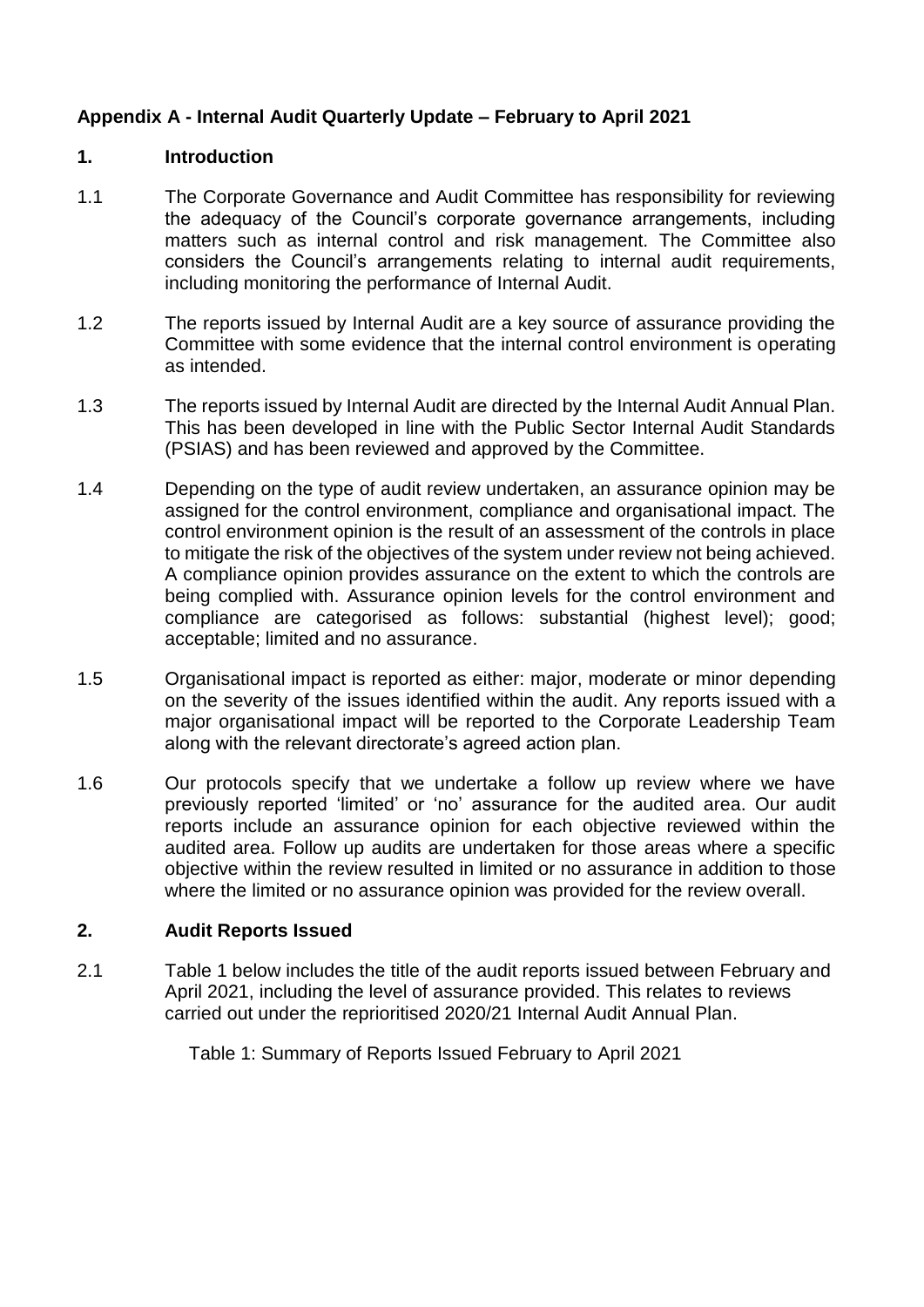|                                                                         |                                                          | <b>Audit Opinion</b>                  |                                 |
|-------------------------------------------------------------------------|----------------------------------------------------------|---------------------------------------|---------------------------------|
| <b>Report Title</b>                                                     | <b>Control</b><br><b>Environment</b><br><b>Assurance</b> | <b>Compliance</b><br><b>Assurance</b> | Organisational<br><b>Impact</b> |
| <b>Key Financial Systems</b>                                            |                                                          |                                       |                                 |
| <b>Housing Rents</b>                                                    | Substantial                                              | N/A                                   | Minor                           |
| <b>Resources</b>                                                        |                                                          |                                       |                                 |
| Application of HR Policies (Impact of<br>COVID-19)                      | Substantial                                              | N/A                                   | Minor                           |
| Anti-Money Laundering arrangements for<br>the Revolving Investment Fund | Good                                                     | N/A                                   | Minor                           |
| <b>Schools</b>                                                          |                                                          |                                       |                                 |
| Primary School Audit 1                                                  | Good                                                     | Acceptable                            | N/A                             |
| Primary School Audit 2                                                  | Substantial                                              | Good                                  | N/A                             |
| Primary School Follow Up 1                                              | Substantial                                              | Good                                  | N/A                             |
| Primary School Follow Up 2                                              | Acceptable                                               | Acceptable                            | N/A                             |
| School Voluntary Fund audits x 3                                        | N/A certification of account balances                    |                                       |                                 |

- 2.2 In addition to the reports detailed in table 1 above, we completed a certification of the Emergency Active Travel Fund Capital Grant (Tranche 1) during the period. Our work confims we are satisfied that the expenditure incurred is in line with the specific funding requirements, provides evidence that the grant terms are met and reduces the risk of clawback.
- 2.3 The audit work undertaken in all grant claim reviews includes verification of the figures being declared to the relevant funding bodies to the financial accounting system, sample testing of expenditure to ensure that this is in accordance with the grant determination letter, and on a sample basis that the relevant internal approvals have been sought and decisions taken.

## 2020/21 Internal Audit Plan

- 2.4 During the reporting period, there have been no limitations in scope and nothing has arisen to compromise our independence. We have finalised 10 audit reviews (excluding data analytics, work for external clients and fraud and irregularity work) and we have not identified any issues that would necessitate direct intervention by the Corporate Governance and Audit Committee.
- 2.5 The Housing Rents audit received a substantial assurance opinion for the control environment. This provides the Committee with assurance that this key financial system is well established and operating as intended.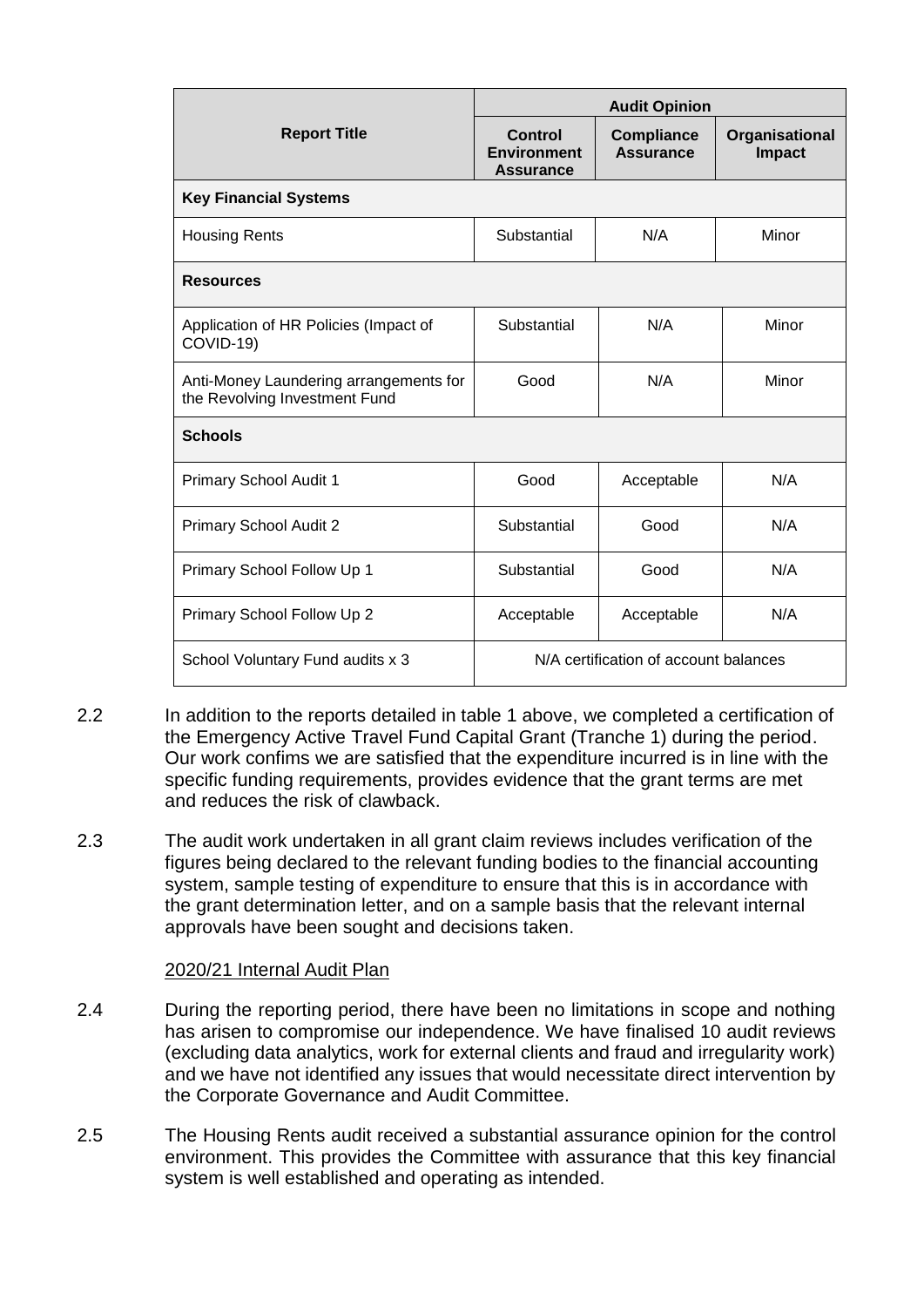2.6 Of the audit reviews finalised during the period, no weaknesses have been identified that would result in a 'major' organisational impact and, with the exception of the audit detailed at 2.8 below, no audits have resulted in a limited or no assurance opinion for any of the objectives assessed.

## *Follow Up Audits*

- 2.7 During the period we completed two primary school follow up audits. The first of these was carried out after previous reviews had identified weaknesses relating to the management of the school voluntary fund. Upon revisiting the area, we are satisfied that significant progress has been made in implementing our recommendations and as such we have been able to raise our opinion to provide substantial assurance for the control environment, and good assurance for compliance with the controls in place.
- 2.8 The second of our primary school follow up audits was undertaken after a 2019/20 review identified several issues with the financial controls. Generally satisfactory progress has been made against the recommendations relating to payroll, creditor purchases and payments and the management of the school voluntary fund. This has enabled us to provide an overall opinion of acceptable assurance. However, changes in personnel at the school have meant we were unable to gather all of the required evidence to support the collection and accounting of income. As such, we were unable to fully audit this area, and the opinion remained as limited assurance for this specific objective. The fieldwork for the audit was completed during the outbreak of COVID-19 which we appreciate has had a far reaching impact on the school, and it is anticipated that we will follow up on the collection and accounting of income through the 2021/22 audit plan.

## **Other Internal Audit Work**

2.9 We continue to support the council's Core Business Transformation Programme by providing advice, input and oversight across a number of important work streams. A significant portion of our data analytics portfolio has also been directed towards aiding the development of financial dashboards. The dashboards are now being rolled out across the authority and are key to the transformation of the financial service, providing dynamic and interactive analysis to budget holders and decision makers. Our work in this area demonstrates the adaptability of the team in supporting the ongoing achievement of the council's ambitions alongside our programme of assurance work. We will continue to support the Core Business Transformation Programme over the coming year.

## **Internal Audit Performance**

## *Feedback*

- 2.10 We actively monitor our performance in a number of areas and encourage feedback. A customer satisfaction questionnaire (CSQ) is issued with every audit report. The questionnaires ask for the auditee's opinion on a range of issues and asks for an assessment ranging from 5 (for excellent) to 1 (for poor). The results are presented as an average of the scores received for each question.
- 2.11 The results of the questionnaires are reported to the Audit Leadership Team and used to determine areas for improvement and inform the continuing personal development training programme for Internal Audit staff.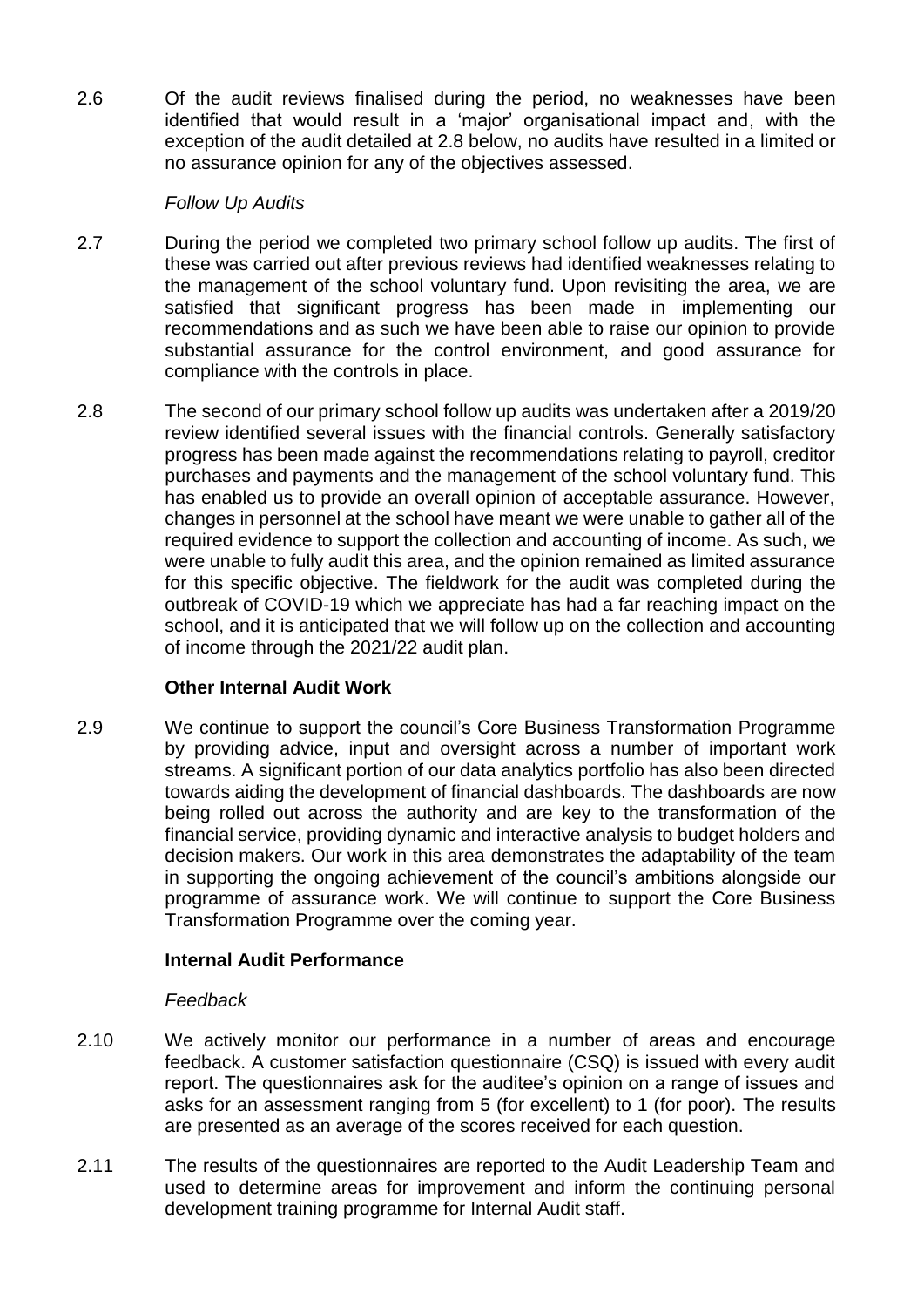2.12 For the period from 1 February to 30 April 2021 we have issued a total of 9 Customer Satisfaction Questionnaires and received 7 completed returns at a response rate of 78% in the period. A summary of the scores is presented in table 2.

> Table 2: Results from Customer Satisfaction Questionnaires for the period 1 February to 30 April 2021.

| Question                                         | Average<br>Score (out<br>of $5)$ | <b>Max Value</b> | <b>Min Value</b> |
|--------------------------------------------------|----------------------------------|------------------|------------------|
| Sufficient notice was given                      | 5.00                             | 5.00             | 5.00             |
| Level of consultation on scope                   | 5.00                             | 5.00             | 5.00             |
| Auditor's understanding of systems               | 4.43                             | 5.00             | 3.00             |
| Audit was undertaken efficiently                 | 4.57                             | 5.00             | 3.00             |
| Level of consultation during the audit           | 4.86                             | 5.00             | 4.00             |
| Audit carried out professionally and objectively | 5.00                             | 5.00             | 5.00             |
| Accuracy of draft report                         | 4.86                             | 5.00             | 4.00             |
| Opportunity to comment on audit findings         | 4.86                             | 5.00             | 4.00             |
| Clarity and conciseness of final report          | 4.86                             | 5.00             | 4.00             |
| Prompt issue of final report                     | 4.86                             | 5.00             | 4.00             |
| Audit recommendations will improve control       | 4.71                             | 5.00             | 4.00             |
| The audit was constructive and added value       | 4.71                             | 5.00             | 4.00             |
| <b>Overall Average Score</b>                     | 4.81                             |                  |                  |

#### *Output*

- 2.13 A summarised version of the reprioritised 2020/21 Audit Plan is included at Table 3 at the foot of this report to provide members with an overview of the objective of each review, along with the current status. This also includes audits that have been carried forward into the current year from the 2019/20 Audit Plan. Planned audits are those that are anticipated to be completed for inclusion within the Head of Internal Audit Report and Opinion.
- 2.14 We continue to manage our available resources to direct these towards the highest areas of risk to ensure that an evidence based Head of Internal Audit opinion can be provided on the overall adequacy and effectiveness of the organisation's framework of governance, risk management and control in accordance with the Public Sector Internal Audit Standards (PSIAS).

## **3. Conclusions**

3.1 There are no issues identified by Internal Audit in the February to April 2021 Internal Audit Update Report that would necessitate direct intervention by the Corporate Governance and Audit Committee.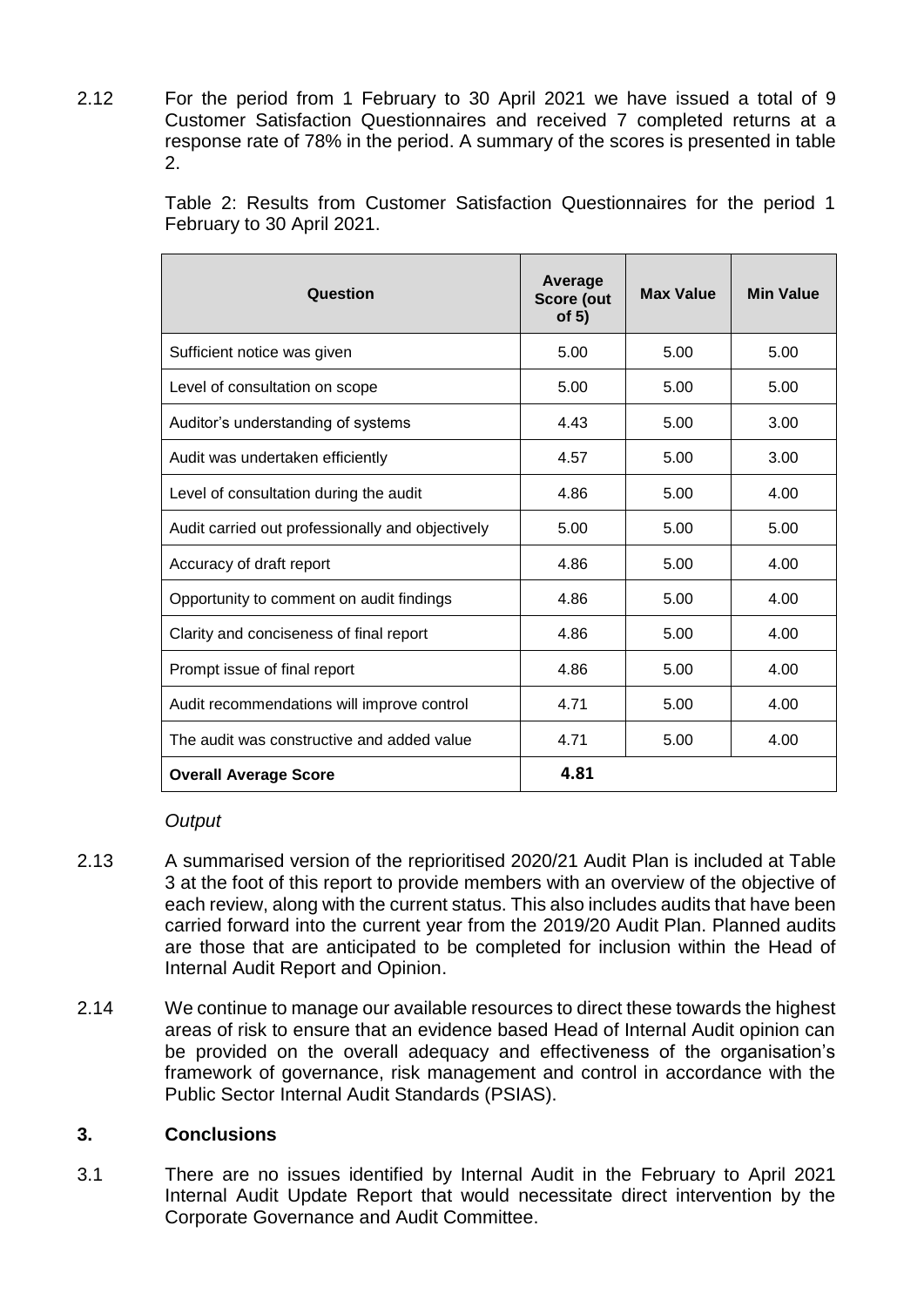# Table 3 – Status of Planned Audits from the 2020/21 Audit Plan and Follow Up Reviews

| <b>Audit Area</b>                                              | <b>Overview of Assurance</b>                                                                                                                         | <b>Status / CGAC</b><br><b>Meeting</b>                                           |
|----------------------------------------------------------------|------------------------------------------------------------------------------------------------------------------------------------------------------|----------------------------------------------------------------------------------|
| <b>Grants and Head of Audit Assurances</b>                     |                                                                                                                                                      |                                                                                  |
| Grants and Head of Audit Assurances<br>arising during the year | Independent examination of accounts and / or assurance that the grant claim has been spent in<br>accordance with the grant determination.            | <b>Reported September</b><br>2020, December 2020,<br>March 2021 and June<br>2021 |
| <b>ICT and Information Governance</b>                          |                                                                                                                                                      |                                                                                  |
| Community Cloud (2019/20)                                      | To provide assurance that the Community Cloud project is being managed to deliver its<br>intended outcomes.                                          | In progress                                                                      |
| <b>Asset Management and Security</b>                           | To provide assurance that there are appropriate controls in place to ensure assets are securely<br>and effectively managed.                          | In progress                                                                      |
| Privileged User Access Follow Up                               | To review the progress made in implementing the recommendations made in the 2019/20 audit.                                                           | In progress with further<br>work planned in<br>2021/22                           |
| Data Protection Impact Assessment                              | To provide assurance that there are appropriate controls in place to ensure that Data Protection<br>Impact Assessments are completed where required. | In progress                                                                      |
| <b>ICT Projects</b>                                            | To review the arrangements in place for the management of ICT projects.                                                                              | In progress                                                                      |
| <b>Key Financial Systems</b>                                   |                                                                                                                                                      |                                                                                  |
| <b>Key Financial Systems</b>                                   | To provide assurance that appropriate internal controls are in place and operating                                                                   | Reported March 2021,<br>June 2021 and<br>ongoing                                 |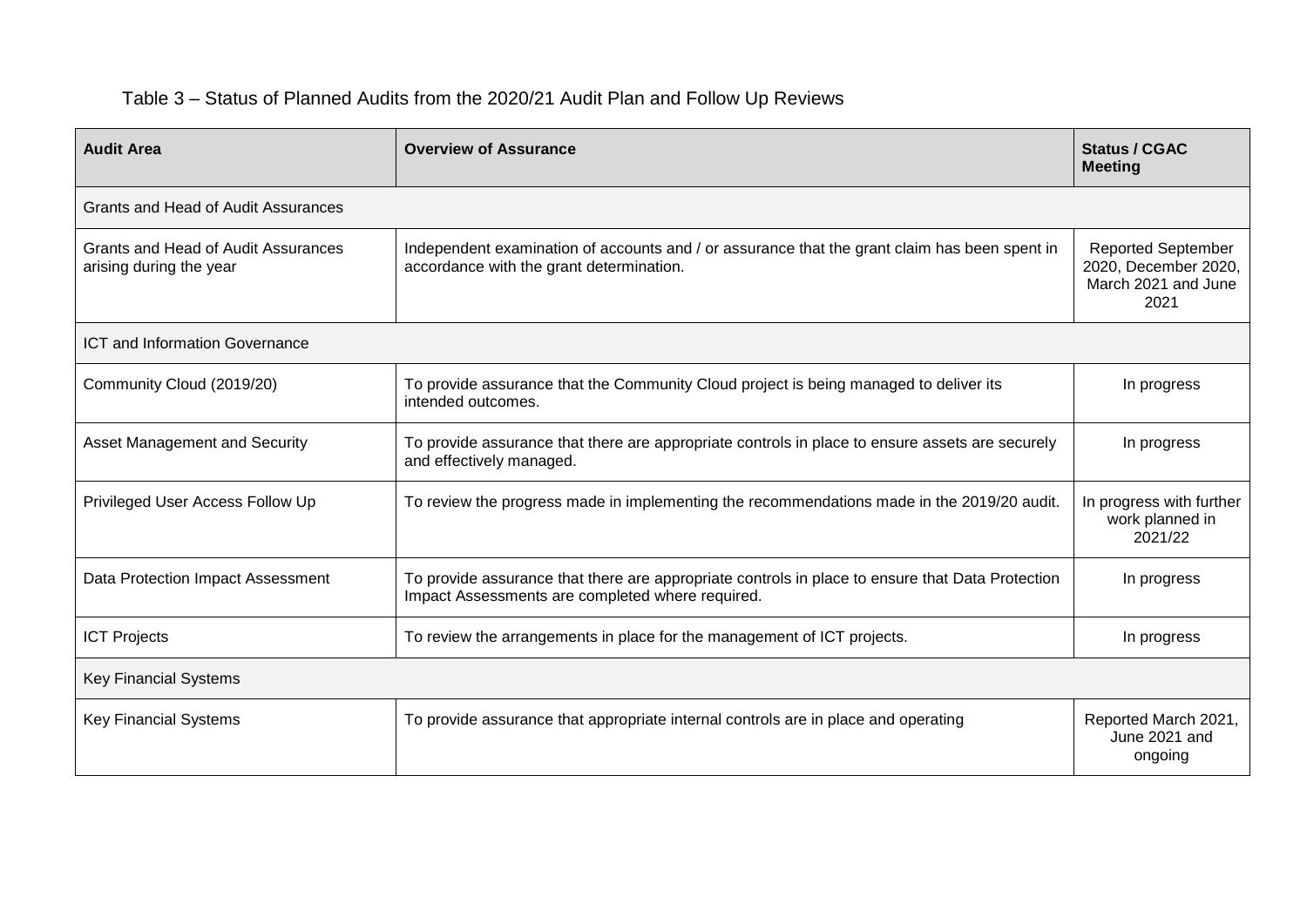| <b>Audit Area</b>                                                   | <b>Overview of Assurance</b>                                                                                                                                                                                                                                                                                                                                                                                              | <b>Status / CGAC</b><br><b>Meeting</b> |
|---------------------------------------------------------------------|---------------------------------------------------------------------------------------------------------------------------------------------------------------------------------------------------------------------------------------------------------------------------------------------------------------------------------------------------------------------------------------------------------------------------|----------------------------------------|
| Procurement                                                         |                                                                                                                                                                                                                                                                                                                                                                                                                           |                                        |
| <b>Contract Specification and Management</b><br>Follow Up (2019/20) | To review progress in implementing the recommendations made in the previous audit, as<br>reported to the Corporate Governance and Audit Committee at the November 2018 meeting.                                                                                                                                                                                                                                           | In progress                            |
| <b>Contract Management</b>                                          | Individual reviews of contract management arrangements on a sample of contracts to gain<br>assurance that they are being managed to deliver their intended outcomes, incorporating a<br>review of contract extensions and open book review where necessary.                                                                                                                                                               | In progress                            |
| Social Value                                                        | To review the arrangements in place to ensure that social value outcomes are appropriately<br>considered and delivered through procurement.                                                                                                                                                                                                                                                                               | In progress                            |
| Directorate Risks - Adult Social Care and Health                    |                                                                                                                                                                                                                                                                                                                                                                                                                           |                                        |
| <b>Customer Information System (CIS)</b><br>Payments                | To provide assurance that payments are only made in relation to people with an assessed need,<br>have been correctly processed and are net of any client contribution. The review will also<br>provide assurance on the adequacy of controls for identifying changes in circumstances. The<br>review will cover all payments made through CIS for Residential and Nursing Care, Direct<br>Payments and Homecare payments. | In progress                            |
| <b>Financial Assessments</b>                                        | To provide assurance that all eligible customers in receipt of reviewable services have been<br>financially assessed as appropriate, that assessments have been correctly calculated and that<br>all income due has been collected.                                                                                                                                                                                       | Reported March 2021                    |
| Nursing and Residential Care Home<br>Payments                       | To provide assurance that the revised processes for paying residential and nursing care<br>providers are operating as intended.                                                                                                                                                                                                                                                                                           | In progress                            |
| Directorate Risks - Children and Families                           |                                                                                                                                                                                                                                                                                                                                                                                                                           |                                        |
| One Adoption West Yorkshire - Decision<br>Making                    | To provide assurance that there are appropriate governance arrangements in place with regard<br>to decision making for the organisation and that outcomes of the decisions are appropriately<br>monitored and reported.                                                                                                                                                                                                   | In progress                            |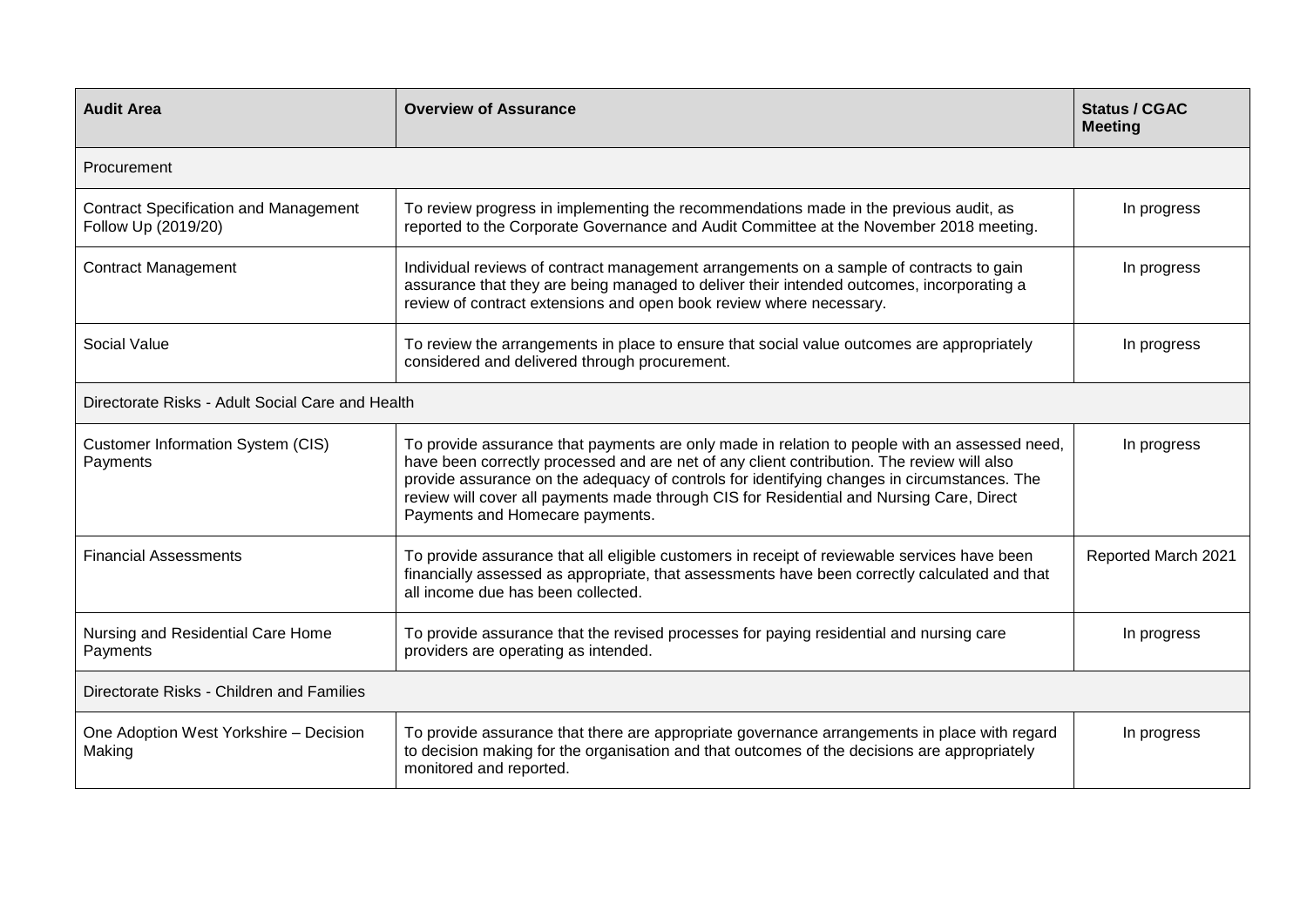| <b>Audit Area</b>                                                 | <b>Overview of Assurance</b>                                                                                                                                                                                                                                | <b>Status / CGAC</b><br><b>Meeting</b>                                                                                                                                                                  |
|-------------------------------------------------------------------|-------------------------------------------------------------------------------------------------------------------------------------------------------------------------------------------------------------------------------------------------------------|---------------------------------------------------------------------------------------------------------------------------------------------------------------------------------------------------------|
| Children's Centres - Little Owls Service                          | To provide assurance that there are arrangements in place to monitor performance against<br>expected outcomes for the service, including financial outcomes, and that action is taken where<br>issues are identified.                                       | Adjustment to plan - to<br>be considered for<br>future audit coverage<br>(including<br>incorporation within<br><b>Budget Action Plan</b><br>reviews) after<br>disruption to the<br>service due to COVID |
| No Recourse to Public Funds                                       | To provide assurance that the Council is only supporting those Children & Families who are<br>eligible for support and that the payments being made are in line with legislation and guidance.                                                              | In progress                                                                                                                                                                                             |
| Special Educational Needs Out of Area<br><b>Placements</b>        | To provide assurance that there are appropriate systems in place for assessing and approving<br>the need for making out of area placements, ensuring that payments are accurate and that<br>performance in relation to this is appropriately monitored.     | In progress                                                                                                                                                                                             |
| Schools                                                           |                                                                                                                                                                                                                                                             |                                                                                                                                                                                                         |
| <b>Schools Audits</b>                                             | Individual audits of LCC maintained schools undertaken on a risk basis and audits of year end<br>school voluntary fund accounts.                                                                                                                            | Reported March 2021<br>and June 2021                                                                                                                                                                    |
| School Follow Up Audits                                           | To follow up on limited assurance opinions issued within 2019/20.                                                                                                                                                                                           | <b>Reported September</b><br>2020, March 2021 and<br><b>June 2021</b>                                                                                                                                   |
| Directorate Risks - Housing                                       |                                                                                                                                                                                                                                                             |                                                                                                                                                                                                         |
| Lettings Enforcement follow-up and new<br>system review (2019/20) | The review will follow up on the recommendations which remain outstanding since the<br>September 2018 follow-up review. Additional work will also be undertaken on the<br>implementation of the new system and the roll out of the revised lettings policy. | Reported March 2021                                                                                                                                                                                     |
| Council Housing Growth (2019/20)                                  | To review the procurement strategy and provide assurance over the achievement of intended<br>outcomes.                                                                                                                                                      | Reported March 2021                                                                                                                                                                                     |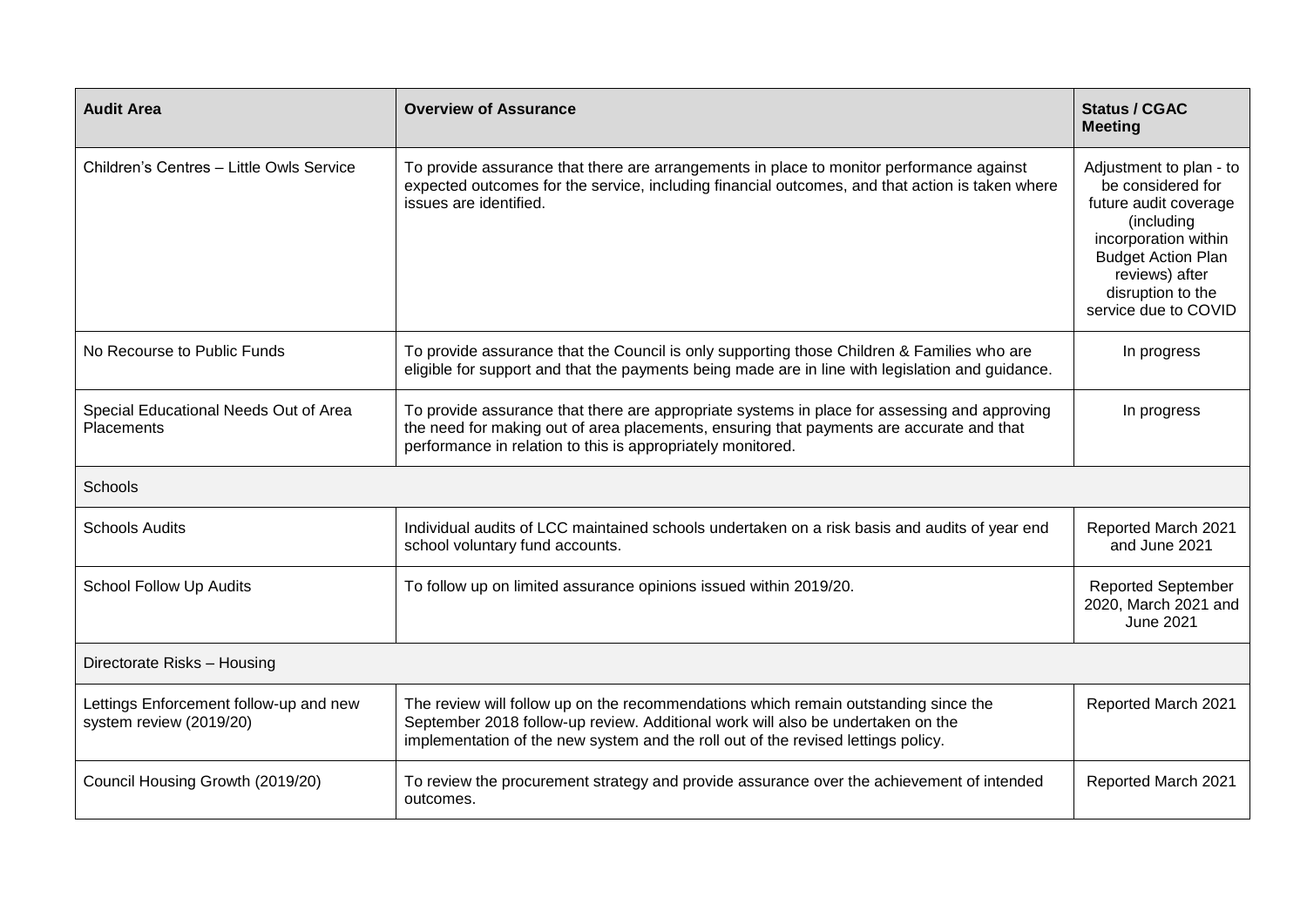| <b>Audit Area</b>                                       | <b>Overview of Assurance</b>                                                                                                                                                                                                                                  | <b>Status / CGAC</b><br><b>Meeting</b>                                                                                              |  |
|---------------------------------------------------------|---------------------------------------------------------------------------------------------------------------------------------------------------------------------------------------------------------------------------------------------------------------|-------------------------------------------------------------------------------------------------------------------------------------|--|
| <b>Major Adaptations</b>                                | To review the process in place to ensure major adaptations completed for both council and<br>private houses are appropriate, completed to the required quality and timescale, and provide<br>value for money.                                                 | Reported March 2021                                                                                                                 |  |
| <b>Complaints Handling Process</b>                      | A review of the processes in place for dealing with customer complaints, including ensuring root<br>causes are identified and action taken on lessons learned.                                                                                                | In progress                                                                                                                         |  |
| Leaseholders                                            | To review the process in place to manage leaseholder arrangements.                                                                                                                                                                                            | In progress                                                                                                                         |  |
| Private Sector Regulation - Selective<br>Licensing      | A review of the processes in place for ensuring that properties subject to selective licensing are<br>licenced and inspected as appropriate.                                                                                                                  | Adjustment to plan -<br><b>Disabled Facilities</b><br>Grant being brought                                                           |  |
| <b>Housing Disrepair</b>                                | To assess the extent to which the Authority manages claims received in line with established<br>best practice, ensuring that appropriate consideration has been given to the council's<br>responsibilities in line with the Fitness for Human Habitation Act. | forward and these<br>reviews included in<br>2021/22 audit plan<br>having been<br>postponed due to<br>COVID and resourcing<br>issues |  |
| <b>Disabled Facilities Grant</b>                        | To complete a review enabling sign off of the annual Disabled Facilities Grant claim                                                                                                                                                                          | In progress                                                                                                                         |  |
| <b>Fire Safety</b>                                      | To provide assurance over the controls in place to mitigate the risk of fire in Council properties.                                                                                                                                                           | Reported March 2021                                                                                                                 |  |
| <b>BITMO Assurances</b>                                 | To provide support to Housing Partnerships in the management of the BITMO Assurance<br>Framework.                                                                                                                                                             | In progress                                                                                                                         |  |
| <b>Leeds Building Services Assurances</b>               | Time set aside to provide assurance that key risks relating to Leeds Building Services are<br>appropriately managed. Outline of specific assurance to be confirmed.                                                                                           | In progress                                                                                                                         |  |
| Housing Leeds In-Year Follow Up Work and<br>Contingency | To undertake follow up work as required during the year and respond to emerging risks within<br>Housing Leeds.                                                                                                                                                | In progress                                                                                                                         |  |
| <b>Other Directorate Risks</b>                          |                                                                                                                                                                                                                                                               |                                                                                                                                     |  |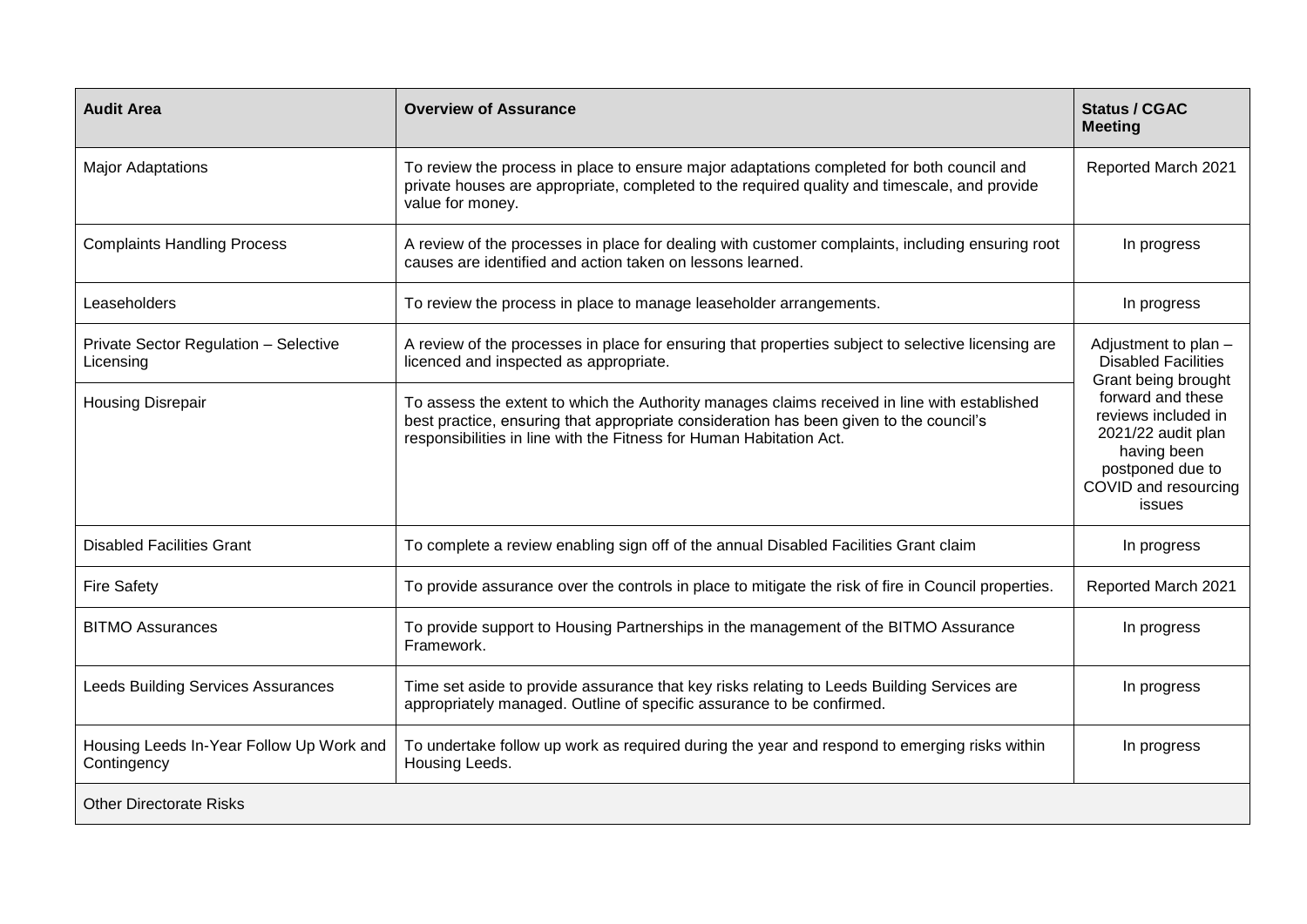| <b>Audit Area</b>                                   | <b>Overview of Assurance</b>                                                                                                                                                                                                                      | <b>Status / CGAC</b><br><b>Meeting</b>                                                                     |
|-----------------------------------------------------|---------------------------------------------------------------------------------------------------------------------------------------------------------------------------------------------------------------------------------------------------|------------------------------------------------------------------------------------------------------------|
| Application of HR Policies                          | To gain assurance that a sample of HR policies are consistently and properly applied across the<br>authority.                                                                                                                                     | Reported June 2021                                                                                         |
| Invest to Save - Benefits Realisation Follow<br>Up  | To review the progress made in implementing the recommendations made in the 2019/20 audit.                                                                                                                                                        | In progress                                                                                                |
| <b>Medium Term Financial Strategy</b><br>Assurances | To review and provide assurance on the work being undertaken to ensure strategic planning<br>and prioritisation of the council's resources.                                                                                                       | In progress                                                                                                |
| Service Review Programme                            | Time set aside to contribute to the ongoing review of service delivery arrangements being<br>undertaken through the Medium Term Financial Strategy.                                                                                               | In progress                                                                                                |
| High Value Stock Management                         | To review the processes in place to ensure the secure management of high value stock items.<br>Directorates and services to be sampled on a cyclical basis.                                                                                       | In progress                                                                                                |
| <b>Waste Strategy</b>                               | To gain assurance that governance arrangements are in place to support the implementation of<br>the Waste Strategy.                                                                                                                               | Adjustment to plan -<br>included in 2021/22<br>audit plan following<br>postponement due to<br>COVID impact |
| <b>Taxi Service</b>                                 | To gain assurance that licenses are issued correctly and complaints are investigated<br>appropriately. This includes reviewing compliance with the Suitability Policy to ensure drivers<br>licenses are approved in accordance with new criteria. | In progress                                                                                                |
| <b>Leeds Cultural Trust</b>                         | To provide assurance on the governance arrangements in place for the Leeds Cultural Trust.                                                                                                                                                        | Adjustment to plan -<br>future coverage to be<br>considered in<br>alignment with<br>programme delivery     |